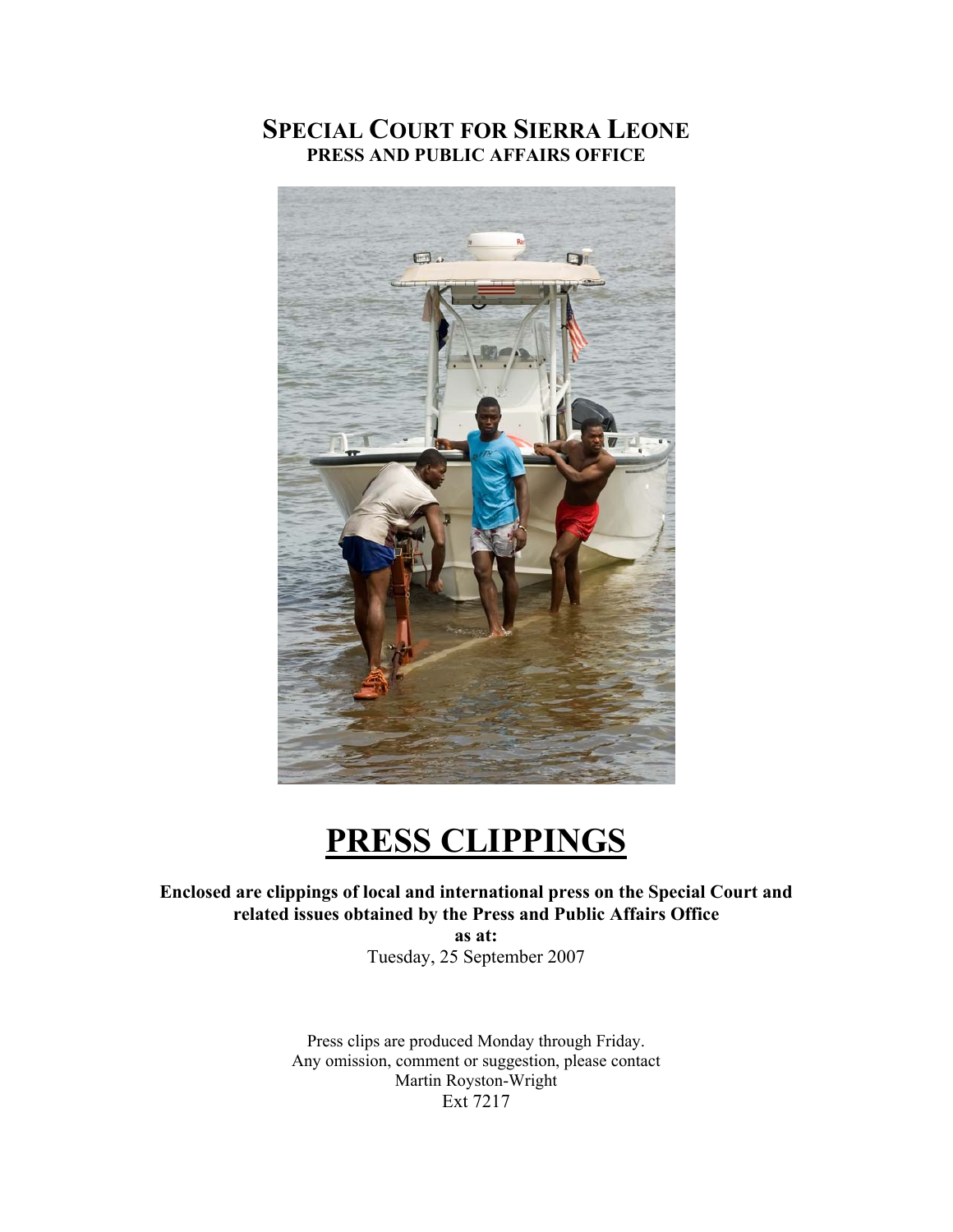| <b>Local News</b>                                        |              |
|----------------------------------------------------------|--------------|
| Taylor's Defence Complains Detention Condition / Awoko   | Page 3       |
| Koroma Discusses Special Court With UN / Concord Times   | Page 4       |
| <b>International News</b>                                |              |
| More Funding for Sierra Leone War Crimes Court / Aus AID | Page 5       |
| Playing Catch-up on Child Soldiers / Couriermail.com     | Pages 6-7    |
| UNMIL Public Information Office Media Summary / UNMIL    | Pages $8-10$ |
| Doctor 'Aided Rwandan Genocide' / BBC Online             | Pages 11-12  |
| Thaw in Franco-Rwandan Relations / BBC Online            | Page 13      |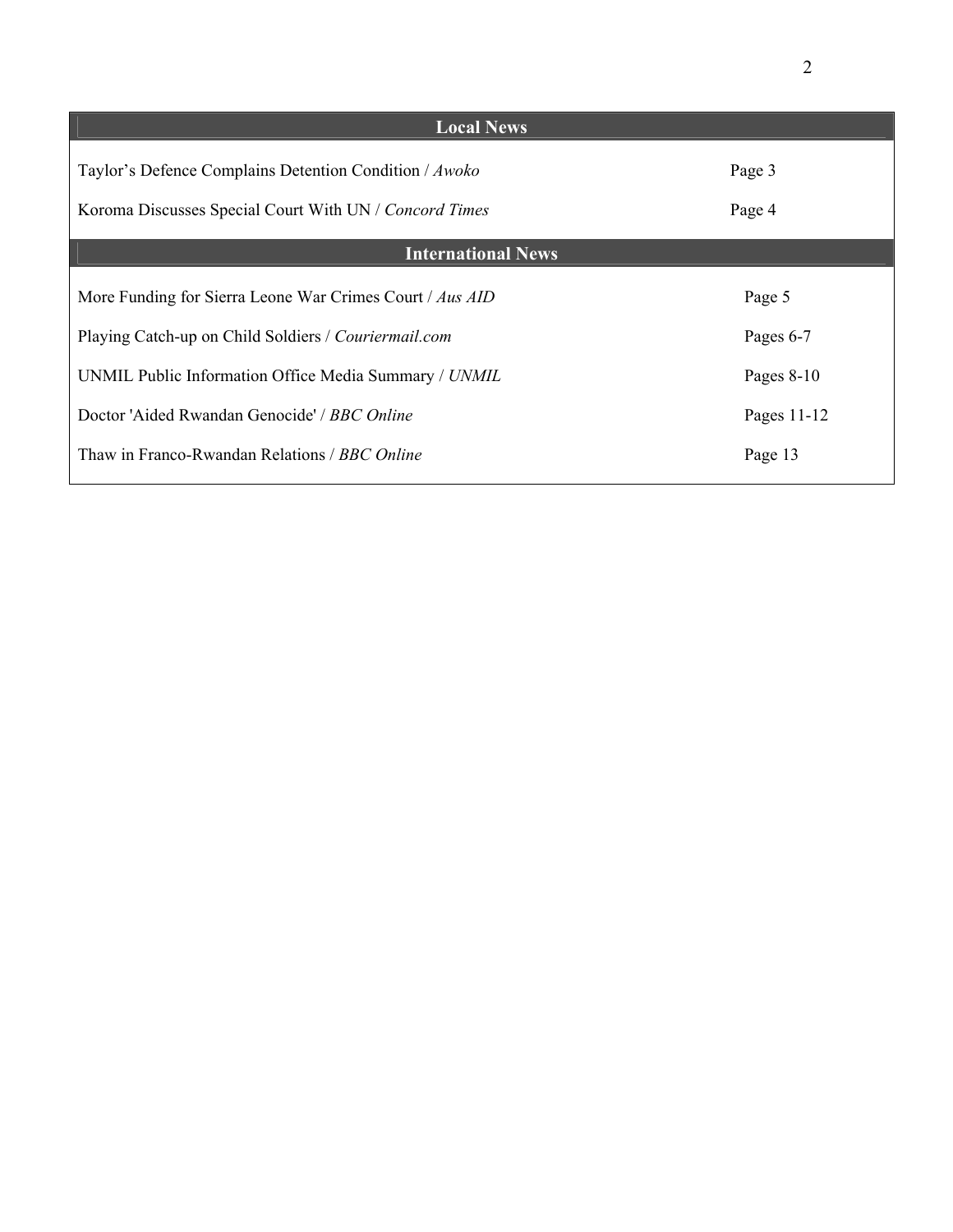Awoko

Tuesday, 25 September 2007

# Taylor's defence complains detention condition

ourtenay Griffiths. Defence Counsel for the former President of Liberia Charles Taylor has at the status conference held last Friday in The Hague raised over concerns the condition of his client at the detention center.

Though Mr Griffiths could not disclose to the judges the condition of his client which he is complaining about, he however stated that they are going to raise the matter with the registry which has the sole responsibility of taking care of the health and other issues concerning the accuse.

Mr Griffiths told the judges that at this stage they only want to inform the Chamber.

Mr Taylor's former lead counsel Karim Khan had earlier raised concerns on the detention of his client as he was denied certain facilities.

Since there was no matter to be discussed, the Chamber including Justice Julia Sebutinda, (presiding), Teresa Doherty and Richard Lussick adjourned the status conference to November 13th as the lead counsel for Taylor lawyer Courtenay Griffiths asked the chamber for a six week adjournment.

Charles Taylor was indicted on 7<sup>th</sup> March 2003 on an 11count charge including terrorizing the civilian population and collective punishment, unlawful killings, sexual violence, physical violence, use of child soldiers and abduction.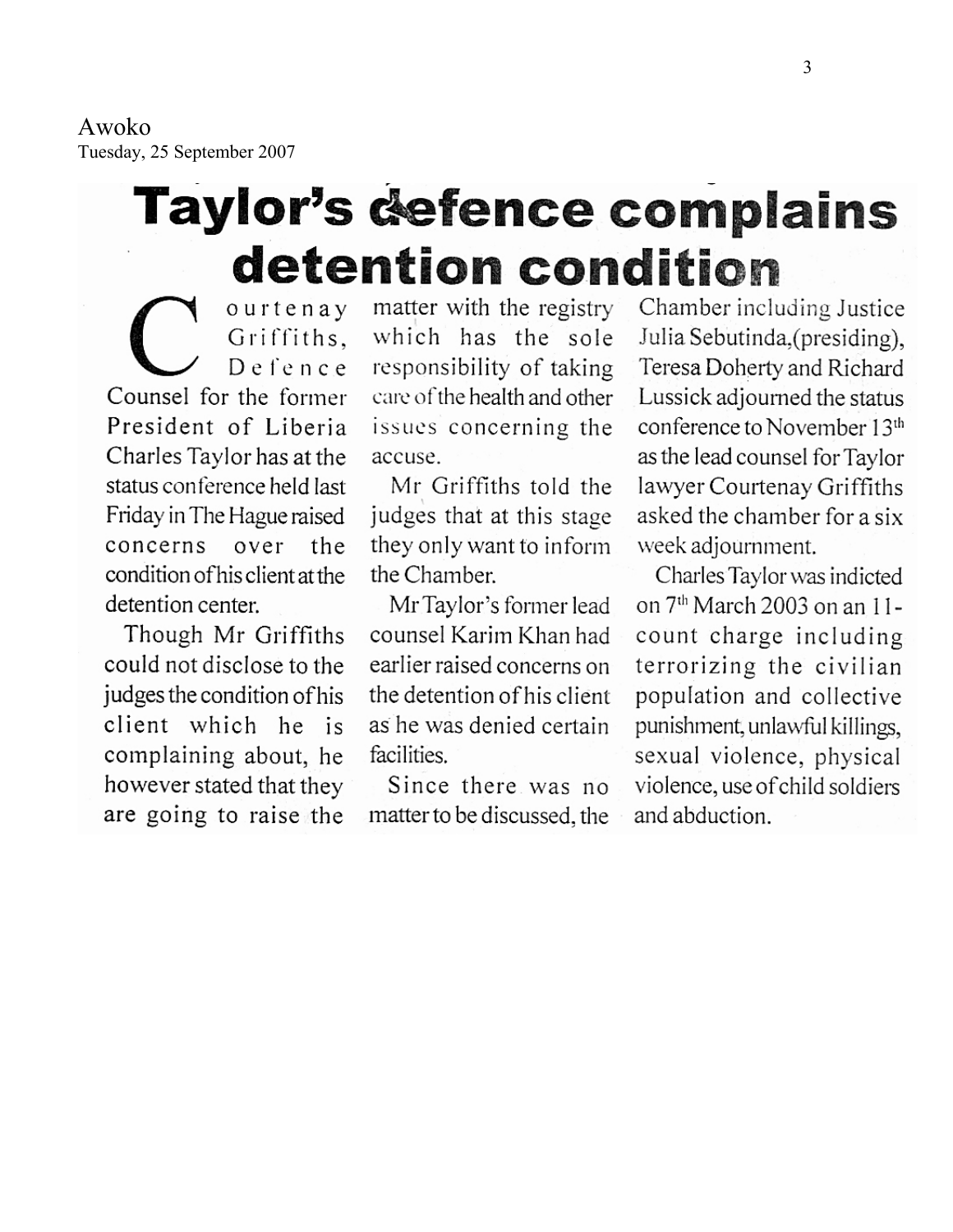Concord Times Tuesday, 25 September 2007

# Koroma discusses ecial Court with

# By Mariama Kandeh

President Ernest Bai Koroma during his recent visit to Liberia discussed issues relating to the Special Court with the head of United Nations Mission in Liberia (UNMIL).

"The UN. Special Representative also briefed President Koroma on the protection of the Sierra Leone Special Court by UNMIL's Mongolian contingent," a **UNMIL** release from Saturday states.

Alan Doss said UNMIL will continue its collaboration and support for the joint border patrols with Sierra Leone and the Liberia security forces. He assured the president of UNMIL's continued cooperation to ensure that the common border is properly monitored. The Special Representative of the Secretary General to Liberia outlined the work of

Liberia's Economic

Governance Programme

# Contd. page 6

# Koroma discusses Special Court with UN

From page 1 (GEMAP) which is actively assisting the -corruption anti campaign of President Ellen Johnson Sirleaf. Koroma President reaffirmed his commitment to fighting corruption and outlined the measures he intends to take to curb and pursue economic crimes and corruption offenses.

Liberia and Sierra

Leone share a common border which has been frequently violated by the movement of arms ammunition and including the smuggling of diamonds.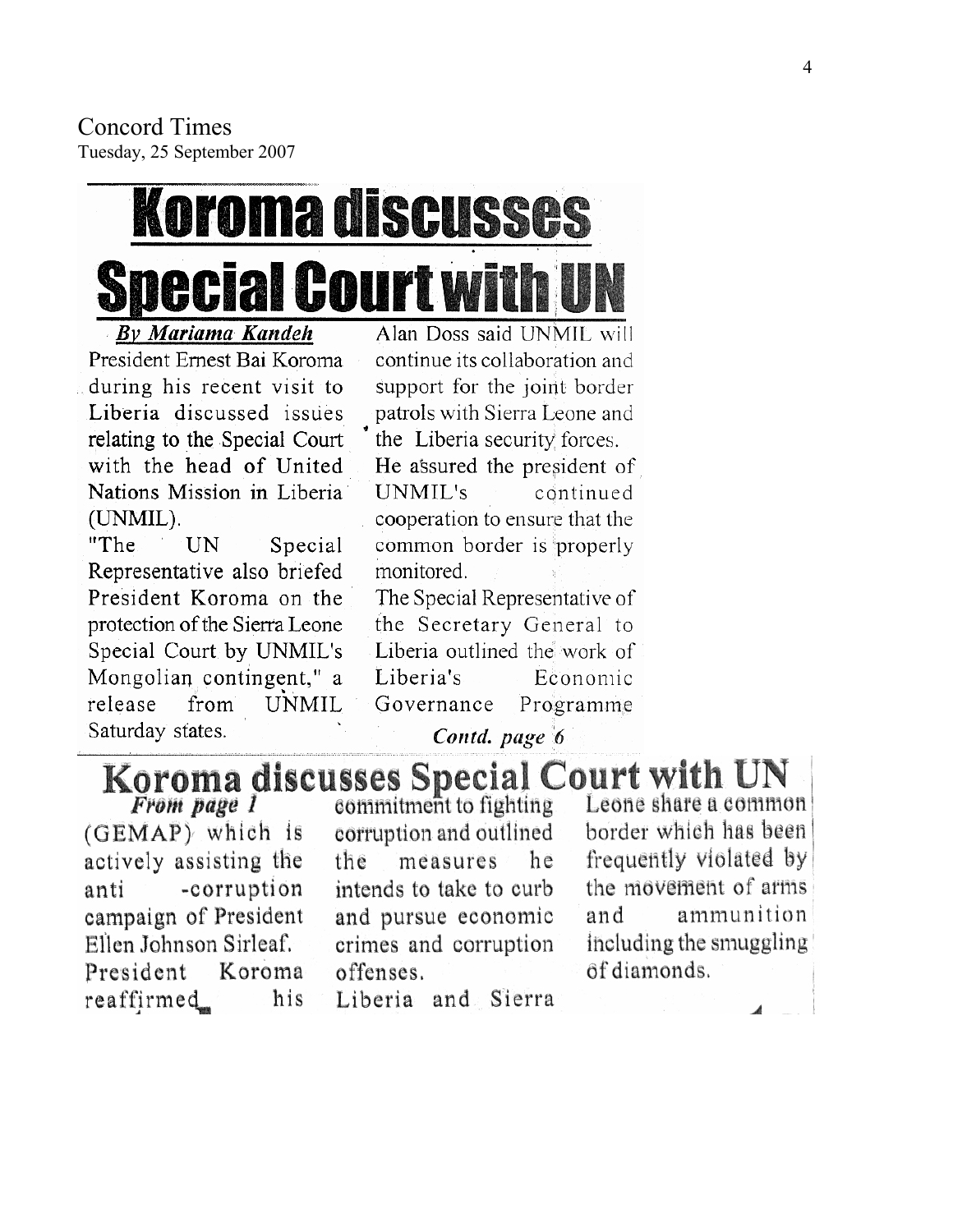# Australian Agency for International Development Tuesday, 25 September 2007

#### **More funding for Sierra Leone War Crimes Court**

Australia will increase its support for efforts to bring to justice those responsible for war crimes and crimes against humanity in the African nation of Sierra Leone.

Parliamentary Secretary to the Minister for Foreign Affairs Greg Hunt has announced that a further \$100,000 will be provided to the Special Court for Sierra Leone.

Mr Hunt said this would double Australia's contribution to \$200,000 this year and bring our total support since 2001 to \$800,000.

The Government of Sierra Leone and the United Nations established the Special Court to try those most responsible for serious violations of international humanitarian law and Sierra Leonean law after 30 November 1996.

"Our latest contribution to the Special Court will help sustain its operations in the critical period until it completes trial action, which is forecast to be in early 2010," Mr Hunt said.

"The recent Presidential elections in Sierra Leone have enabled the peaceful transfer of power to a new administration.

"This is a remarkable achievement after the appalling civil war between 1991 and 2001. The Australian Government is pleased to have contributed to Sierra Leone's stability through support for the Special Court."

The Special Court trial of former Liberian President Charles Taylor for alleged complicity in atrocities committed by Sierra Leonean rebels is underway. The Court has pursued nine indictments of people on charges including mass murder, rape, enslavement, conscription of children into an armed force and attacks on UN peacekeepers and humanitarian workers.

Mr Hunt said the Court is widely regarded as having made a strong contribution to peace in Sierra Leone. "It recently convicted five former militia leaders for crimes including the recruitment of child soldiers," he said.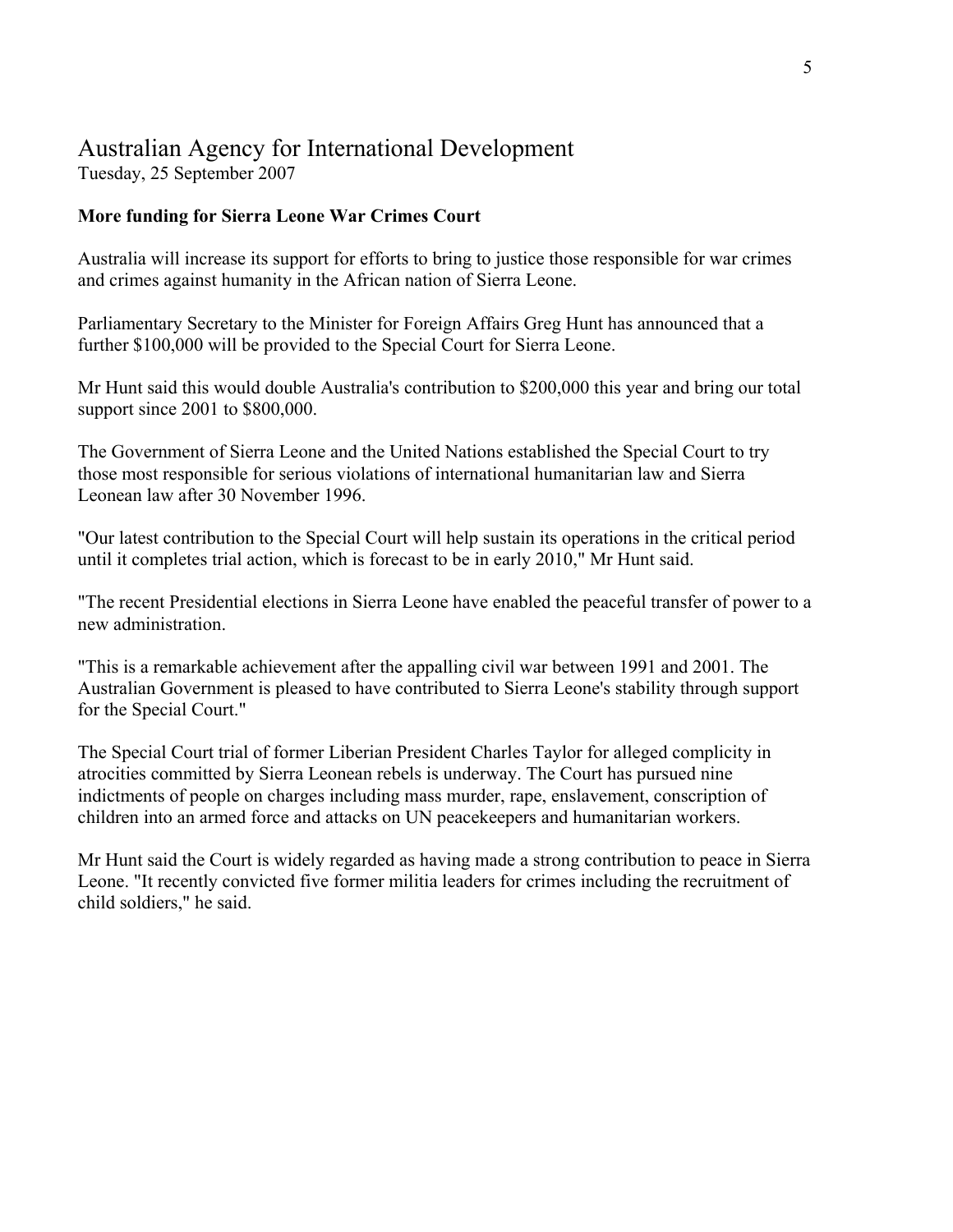# Couriermail.com

Tuesday, 25 September 2007 http://www.news.com.au/couriermail/story/0,23739,22472464-27197,00.html

## **Playing catch-up on child soldiers**

IN JULY of this year, the Special Court of Sierra Leone sentenced three former leaders of the Armed Forces Revolutionary Council to imprisonment for up to 50 years for war crimes and crimes against humanity, including the conscription of children under the age of 15 to fight during that country's five-year internal conflict.

This judgment marked the first time an international tribunal has ruled on the charge of recruitment of child soldiers.

In the meantime, the alleged former leader of the Congolese rebel group Union des Patriotes Congolais, Thomas Lubanga Dyilo, is awaiting trial before the International Criminal Court in The Hague on similar charges.

While these judicial proceedings are seen as a positive development, they merely scratch the surface of what is a tragic global phenomenon.

There are about 300,000 children currently acting as front-line troops in armed conflict worldwide, with another 500,000 conscripted into government, paramilitary and guerilla groups as sex slaves, porters, cooks, spies and to plant land mines. These young boys and girls are often forced to participate in serious - sometimes heinous - crimes.

This horrific trend has a number of causes. Children are seen as attractive participants in armed conflict. They are vulnerable to outside influences, can be trained to become efficient soldiers and can be made to perform the most dangerous (and brutal) of tasks, if not through sheer intimidation or manipulation, then under the influence of drugs or alcohol.

The proliferation of effective small arms and lightweight weapons such as AK47s - equally deadly in the hands of a child - means they can be deployed in active combat without any apparent "hardware" disadvantages.

Adding to the enormity of the problem, the world continues to be racked by armed conflict.

Between 1990 and 2003, 59 wars were fought around the globe. Over that period, 16 of the world's 20 poorest countries - where the use of child soldiers is particularly prevalent - endured violent internal conflict. As fighting escalates, the recruitment of children becomes an easy way to make up for any shortages of personnel through death or injury.

There have been many warning signs demanding that international law establish a stringent regulatory regime to deter the recruitment and use of children as weapons of war. Yet, sadly, this has not happened, primarily due to the highly sensitive and political nature of armed conflict.

The failure to provide for appropriate legal standards exacerbates the difficulties in finding a solution. A protocol to the Convention on the Rights of the Child sets a minimum age of 18 for compulsory recruitment and "direct" participation in conflict - an unclear term given the wide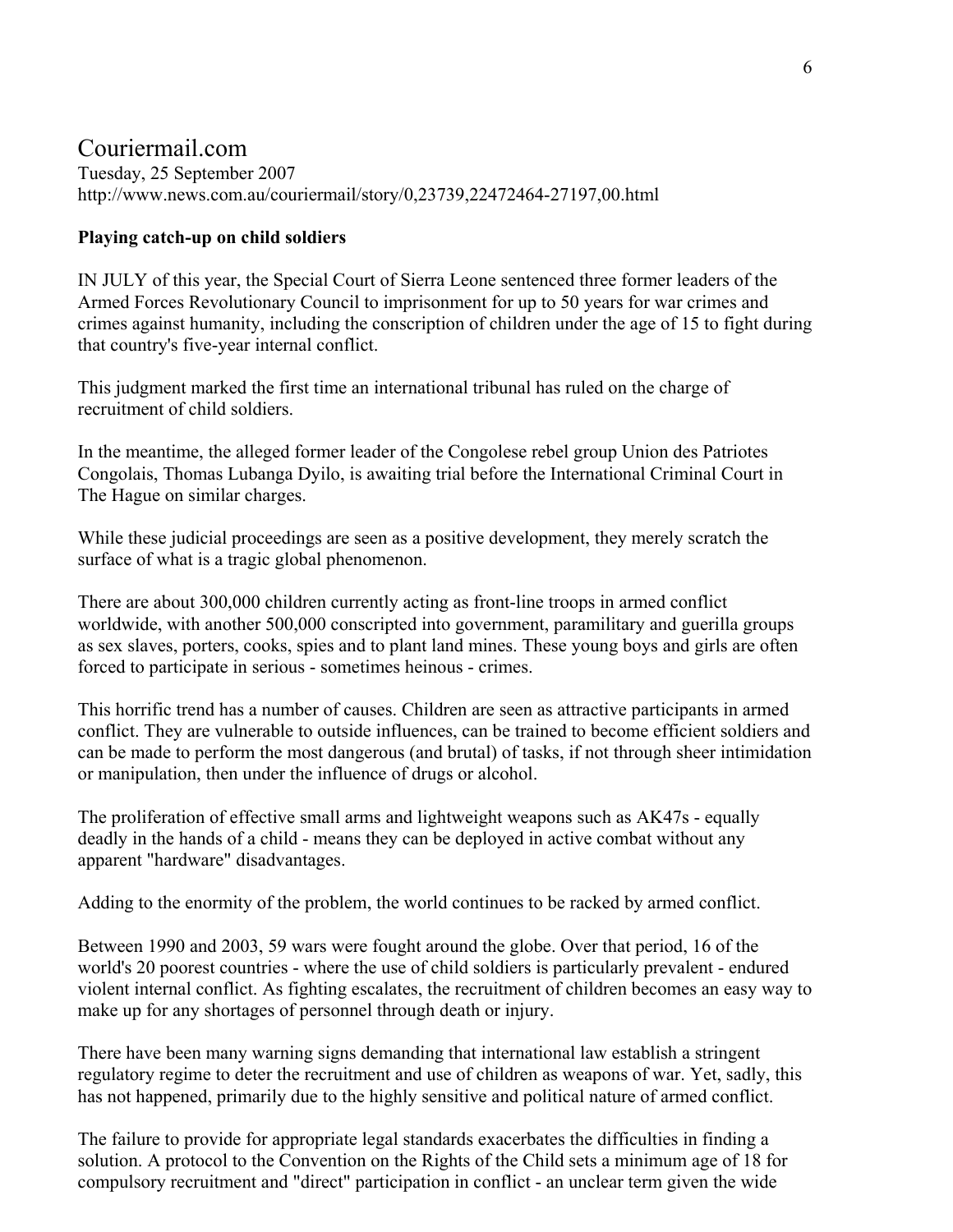range of roles performed - yet allows for the use of children under 18 where it is justified by military contingencies.

Voluntary recruitment of children is still permitted at international law. Indeed, many developed countries of the world, including the US and the United Kingdom, permit children under the age of 18 to join their armed forces.

Australia could set a positive example in this regard by raising from 17 years its current minimum voluntary recruitment age for the Defence Forces.

While recruitment in these countries will generally be genuine expressions of the child's free will, other so-called instances of "volunteering" are not. Many government and paramilitary commanders in various parts of the world claim they cannot stop the flow of children seeking to join their ranks. Yet the reality is that it is the extreme circumstances in which these children find themselves - hunger, poverty, abandonment, the death of parents and family, disease or the threat of violence - that often leave them little choice but to join a cause.

In the end, the only permanent way to eliminate the use of child soldiers is to stop armed conflict altogether. The "advantages" of using children in warfare mean that, as conflict continues, so will the use of children to wage its deadly fight. Unless more is done, another 800,000 (or more) children will, over time, replace those currently being used.

For every child forced to participate in armed conflict, there is a childhood lost.

Steven Freeland is associate professor of international law, University of Western Sydney and a visiting professional at the International Criminal Court, The Hague.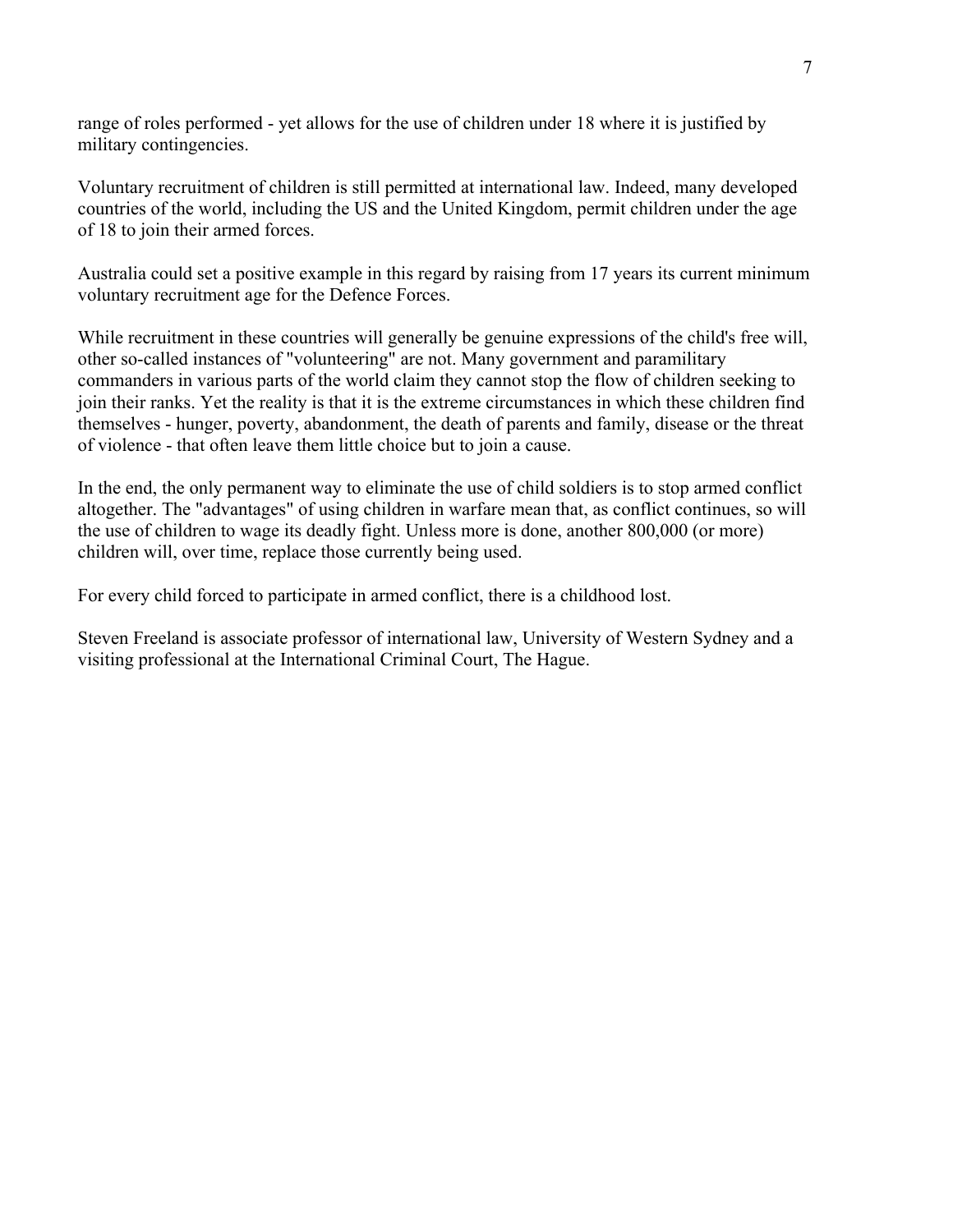

United Nations Mission in Liberia (UNMIL)

# **UNMIL Public Information Office Media Summary 24 September 2007**

*[The media summaries and press clips do not necessarily represent the views of UNMIL.]*

# **International Clips on Liberia**

**AP**09/23/2007 08:59:57

### **Liberian lawmakers reject bill to freeze Taylor's assets**  JONATHAN PAYE-LAYLEH

MONROVIA, Liberia Liberian lawmakers voted unanimously to reject a bill that would have frozen assets and confiscated property belonging to former President Charles Taylor and his associates, a legislator said Sunday. The decision throws up a roadblock to United Nations sanctions that ordered the assets of Taylor as well as those of his family members and former associates to be frozen. The legislation was needed to enact the sanctions, which were called for in a 2004 Security Council resolution.

# **International Clips on West Africa**

# **Sierra Leone's leader seeks to boost ties on three-nation tour**

OUAGADOUGOU, Sept 21, 2007 (AFP) - Sierra Leone's new President Ernest Bai

Koroma on Friday embarked on a three-nation tour aimed at boosting ties in the

region on his first official trip abroad since taking office. His talks with the leaders of Guinea, Liberia and Burkina Faso centred on peace, regional security and cooperation. On the last leg of his tour in Burkina Faso he held talks with President Blaise Compaore, who holds the rotating presidency of regional bloc ECOWAS.

#### **Local Media – Newspaper**

#### **Liberia and Sierra Promise to Strengthen Cooperation**

(The Informer, Heritage, New Democrat, National Chronicle, Daily Observer, Public Agenda and The Monitor)

• The new President of Sierra Leone on Friday paid an official visit to Liberia at which time he and President Sirleaf signed a communiqué pledging to further strengthen the cooperation between the two neighbouring countries and to enhance the peace building process in their respective countries through the promotion of good governance and democracy

#### **UN Supports Nationwide Gender Training for Local Authorities**

(Public Agenda, Liberian Express, The Informer and The Analyst)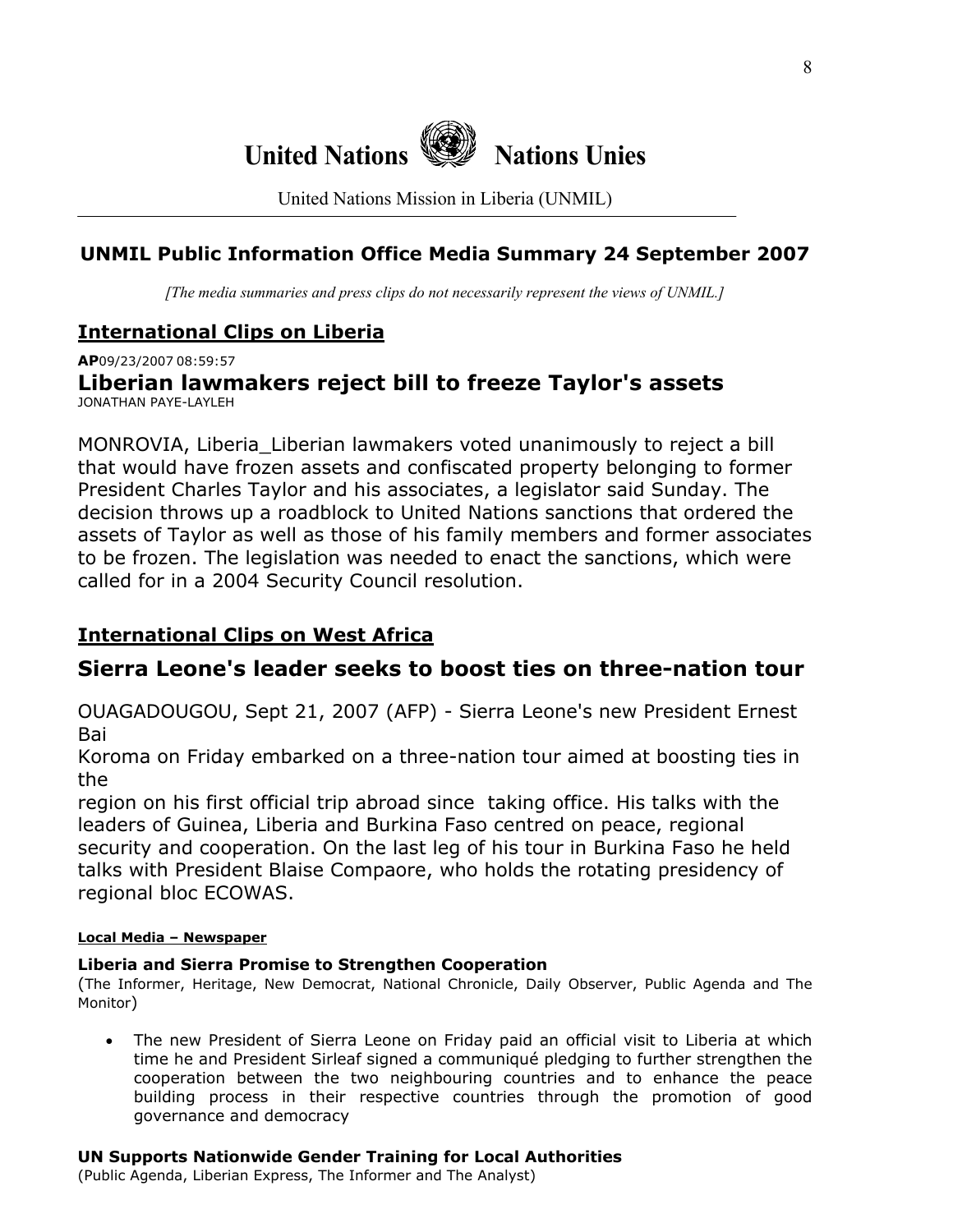• The UN Country team is supporting a series of training workshops for local authorities on integrating gender issues in their programmes and policies, with a launch in Tubmanburg, Bomi County.

#### **Auditor General Faces Senate in Legal Battle**

(New Democrat, Public Agenda, Liberian Express, The Informer and The Analyst)

- Auditor General John Morlu and the Liberian Senate are due to come face to face in a legal battle before the Supreme Court on November 2 to thrash out contending statements attributed to Mr. Morlu on a website.
- The Senate last Tuesday held Auditor General John Morlu in contempt for a statement he supposedly made against the Senate and fined him nearly LD\$5,000 for failing to reinstate more than 75 employees at the General Auditing Commission.
- However, the Supreme Court of Liberia issued a Writ of Prohibition on the Senate following a petition filed to the Supreme Court by Morlu. In the writ, the court placed a stay order on further proceedings until otherwise ordered.

#### **Flood Paralyzes Movement of People in Nimba County**

(Daily Observer)

• Heavy flooding has hit Nimba County paralyzing the movement of vehicles and human traffic on the Ganta-Sanniquellie Highway leaving several families homeless in Sanniquellie City. The flood resulted from a heavy downpour Wednesday night which lasted for several hours.

#### **Local Media – Radio Veritas** *(News monitored today at 9:45 am)*

#### **Suspected Armed Robbers Attack Senator and Family**

- Correspondents said that Montserrado County Senator Hanna Brent and her husband sustained injuries on Friday night when armed robbers attacked their vehicle in Mamba Point as they dropped off some family members after attending a function at the Monrovia City Hall.
- According to reporters who visited the victim's home, the Senator and her husband were seen with deep wounds on their bodies.
- Meanwhile, President Ellen Johnson Sirleaf visited the home of the Senator and urged them to muster courage as the security forces were up to the task to continue to provide security for all.

 *(Also reported on Truth FM, Star and ELBC Radio*

#### **Ethnic Clashes Erupt in Lofa County**

• Correspondents in Lofa County said that ethnic clashes recently erupted in Voinjama and Vesselah with some members of the ethnic groups reportedly using cutlasses in the dispute.

*(Also reported on Truth FM, Star and ELBC Radio*

#### **Prison Watch Group Donates Medicines to Inmates**

• Speaking to reporters yesterday, the Prison Fellowship of Liberia Executive Director Francis Kollie stated that his group donated a consignment of drugs valued at over US\$1,000 to treat 300 inmates at the Monrovia Central Prison and sprayed chemicals on the entire compound of the Prison to get raid of the diseases which he attributed to over crowdedness of the facility.

 *(Also reported on Truth FM, Star and ELBC Radio*

#### **Information Minister Launches New Radio Station**

• Officially launching the United Methodist Radio (ELUM 98.7) yesterday, Dr. Laurence Bropleh urged the management of the Station to put the interest of the Liberian people first in their broadcast as the Government was committed to a free but responsible media.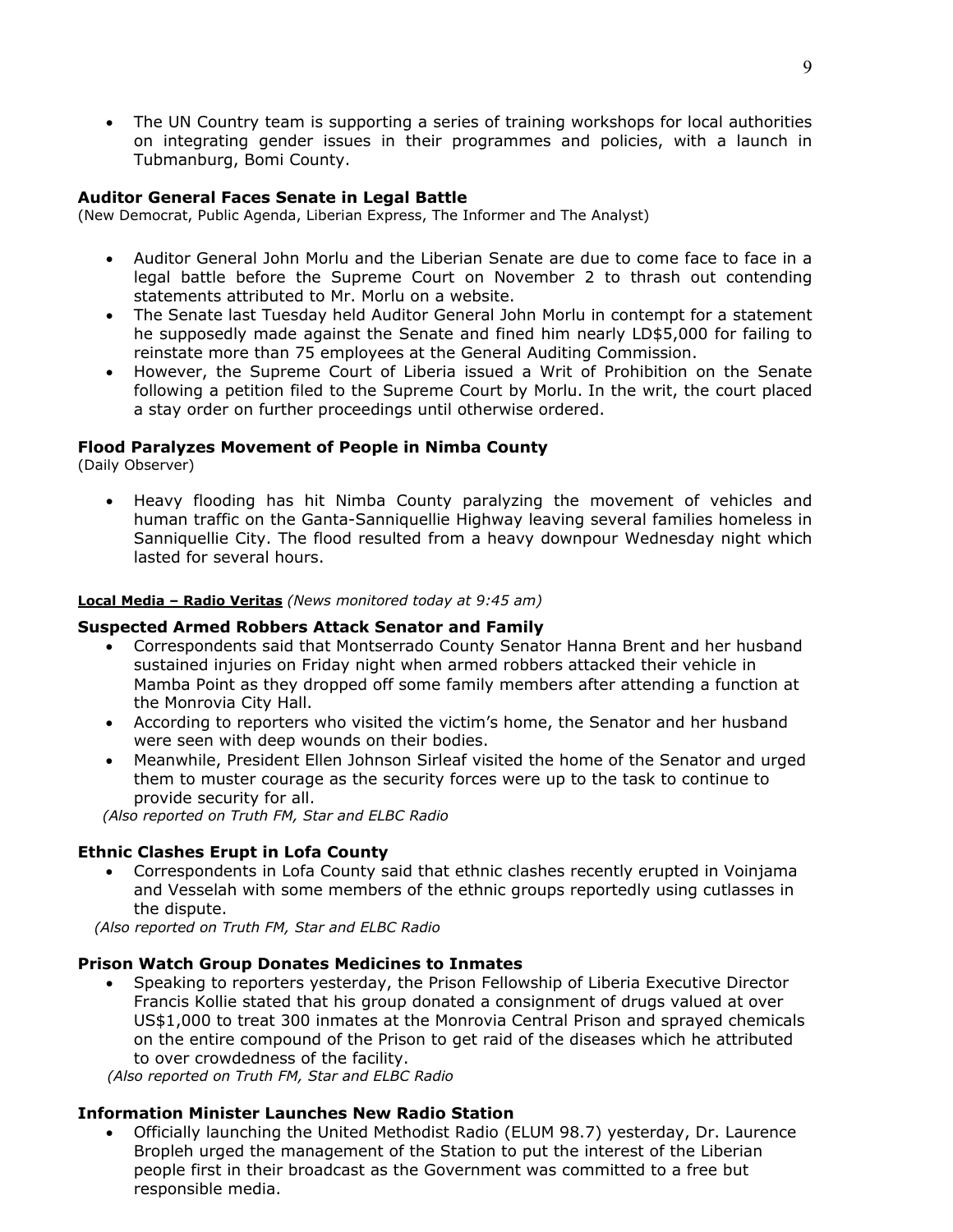*(Also reported on Truth FM, Star and ELBC Radio*

*Complete versions of the UNMIL International Press Clips, UNMIL Daily Liberian Radio Summary and UNMIL Liberian Newspapers Summary are posted each day on the UNMIL Bulletin Board. If you are unable to access the UNMIL Bulletin Board or would like further information on the content of the summaries, please contact Mr. Weah Karpeh at karpeh@un.org.*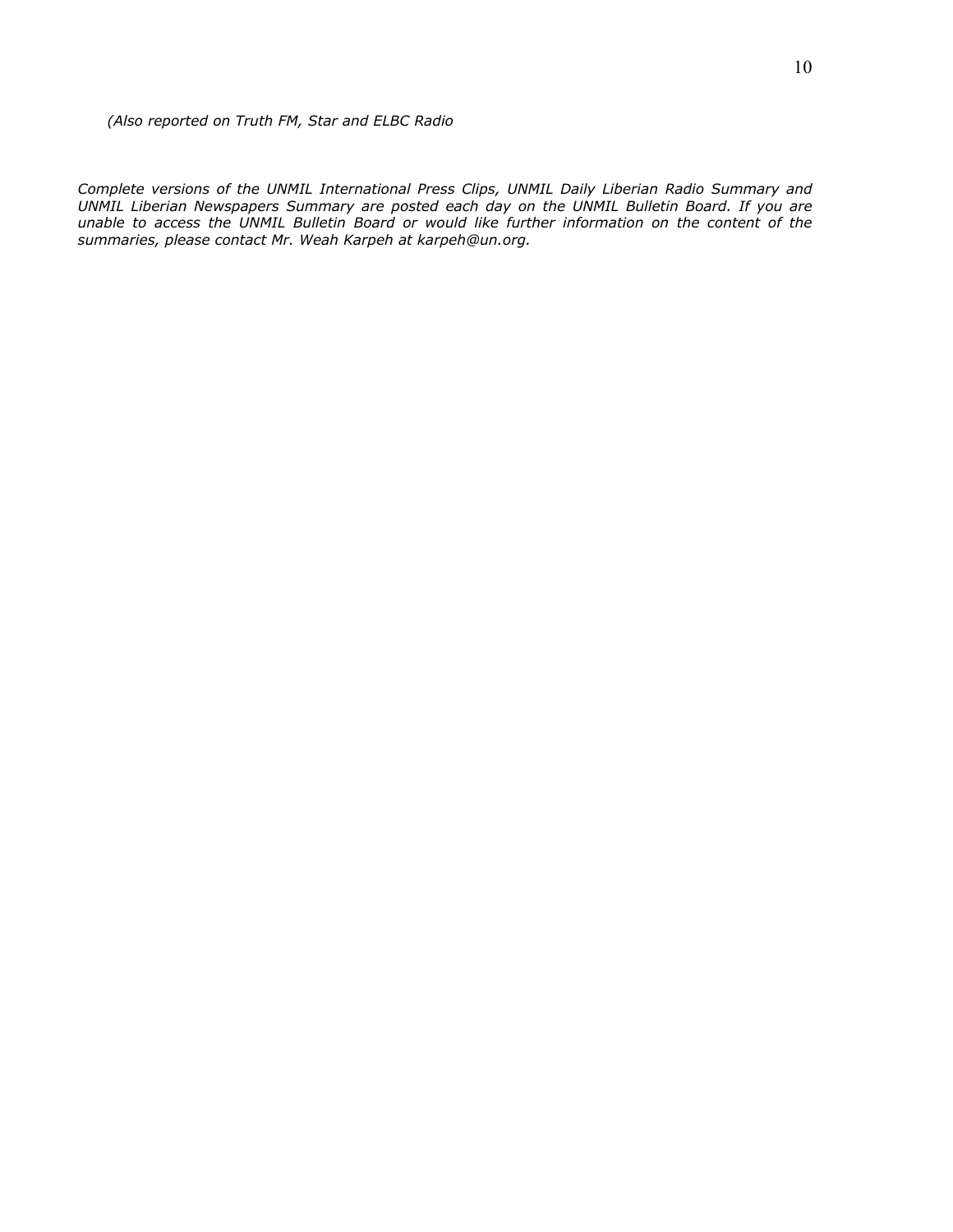# BBC Online

Monday, 24 September 2007

# **Doctor 'aided Rwandan genocide'**

A doctor granted British citizenship was a key organiser in the 1994 Rwanda genocide, a court has heard.

Dr Vincent Bajinya is considered a "category one offender" by Rwandan prosecutors, the City of Westminster Magistrates' Court was told.

The 46-year-old Rwandan is one of four men facing extradition from Britain to Rwanda under a special diplomatic deal.



**The men all deny charges of conspiring to kill Tutsis** 

All four deny personal involvement in the slaughter of the Tutsi ethnic group and are fighting extradition.

Dr Bajinya, of Islington, north London, appeared alongside Charles Munyaneza, 49, a cleaner from Bedford, Celestin Ugirashebuja, 54, from Walton-on-the-Naze, Essex, and Emmanuel Nteziryayo, 45, of Manchester.

# **'Genocide meetings'**

Each faces a range of charges, including genocide, crimes against humanity and participation in acts of devastation, massacres and looting.

District Judge Anthony Evans is presiding over the week-long extradition hearing in London.

Rwanda waived the death penalty to enable extradition from the UK.

James Lewis QC, representing the Rwandan government, opened the first full hearing of its kind to come before a British court.

After outlining the allegations against all four in turn, he repeated the line: "As a result of his actions, on his own and in concert with others, thousands of Tutsis were killed."

An orgy of violence erupted in the African country in 1994 after the Hutu president Juvenal Habyarimana's plane was shot down and ethnic Tutsis were blamed.

As soon as his death was announced, killing squads began attacking Tutsis across the country.

# **Slaughter**

The court heard that Bajinya, who changed his name to Dr Vincent Brown by deed poll on becoming a British citizen last year, is accused of being a militia organiser in the capital Kigali at the time of the carnage.

The other three were allegedly bourgmestres - or mayors - of local communes in the country and are accused of organising and leading the killing in their areas.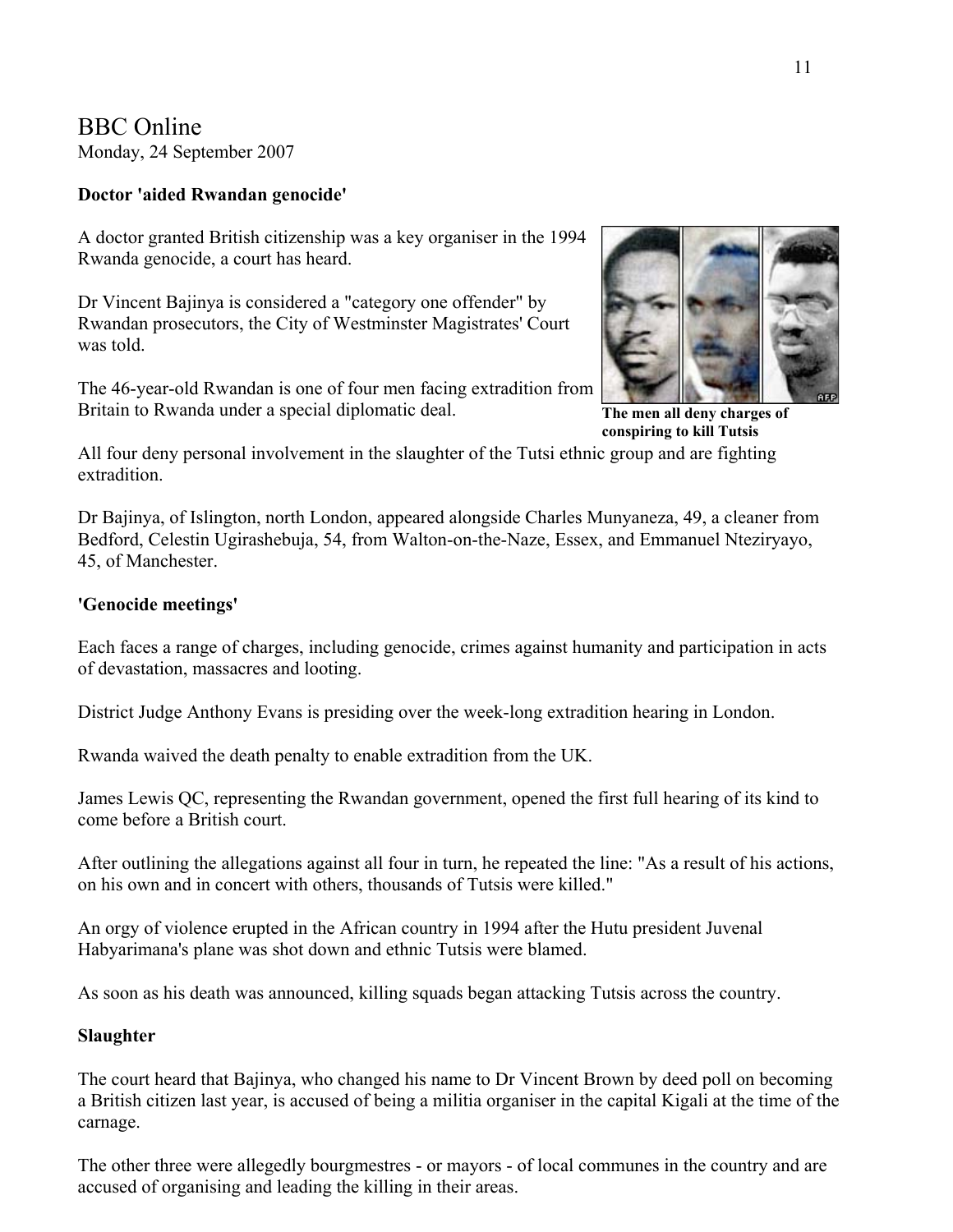Mr Lewis told the court that before the genocide, Dr Bajinya had been part of President Habyarimana's inner circle - or "akazu" meaning "little house".

He added that Dr Bajinya, a former member of the governing MRND party, was present at key "genocide meetings".

Mr Lewis told the court that he became a leader in the Interahamwe militia, which was to spearhead the slaughter.

Court papers allege he ordered the militia to cut a suspected Tutsi "into pieces so that he would not recover".

Dr Bajinya is also accused of personally interrogating a Tutsi woman about where her fellow "inyenzi" - or cockroaches - were before a militia man shot her dead.